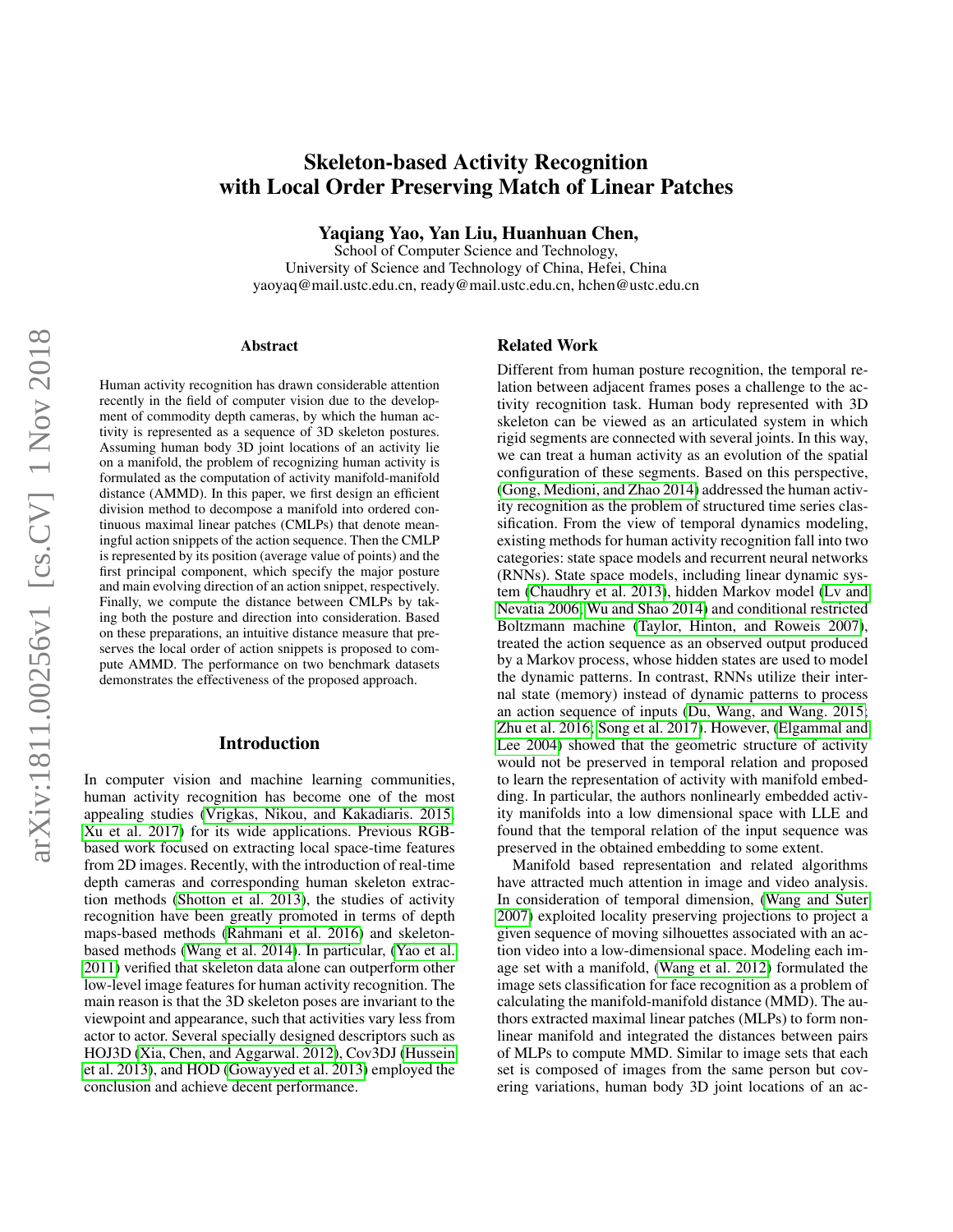tivity can be viewed as a non-linear manifold embedded in a higher-dimensional space. However, in this case, MLP is not a proper decomposition for activity manifold since it may disorder the geometric structure of action sequence.

## Our Contributions

In this paper, we propose a new human activity recognition approach based on the manifold representation of 3D joint locations by integrating the advantages of the temporal relation modeling with the manifold embedding. Rather than modeling the dynamical patterns of the sequence explicitly, manifold learning methods preserve the local geometric properties of activity sequence by embedding it into a low-dimensional space. In this way, human activity is denoted as a series of ordered postures residing on a manifold embedded in a high dimensional space. To construct the sequence of meaningful low-dimensional structures on an activity manifold, we design an efficient division method to decompose an action sequence into the ordered CMLPs based on the nonlinearity degree. Different from the division method proposed in [\(Yao et al. 2018\)](#page-7-19) which divides the action sequence into two sub-sequences each time, our division algorithm is more flexible in that an action sequence can be divided into more than two sub-sequences according to a predefined threshold.

The CMLP corresponding to an action snippet is regarded as a local maximal linear subspace. Motivated by the Cov3DJ proposed in [\(Hussein et al. 2013\)](#page-7-7), we combine the major posture of action snippet with the main direction of evolution to represent the local maximal linear subspace. In particular, the major posture and main direction are computed with the mean of joints locations and the first principal component of the corresponding covariance matrix, respectively. Based on the intuition that a reasonable distance measure between actions snippets should take both the major posture distance (MPD) and the main direction distance (MDD) between action snippets into consideration, we define the activity manifold-manifold distance (AMMD) as the pairwise matching of adjacent action snippets in the reference and the test activity manifolds to preserve the local order of action snippets. Our approach is evaluated on two popular benchmarks datasets, KARD dataset [\(Gaglio, Re,](#page-7-20) [and Morana. 2015\)](#page-7-20) and Cornell Activity Dataset (CAD-60) [\(Sung et al. 2012\)](#page-7-21). Experimental results show the effectiveness and competitiveness of the proposed approach in comparison with the state-of-the-art methods.

In summary, the main contributions of this paper include three aspects:

- We design an efficient division method to decompose an activity manifold into ordered continuous maximal linear patches (CMLPs) with  $k$  sequential neighbors graph.
- A reasonable distance measure between CMLPs that takes into account both the major posture and the main direction of an action snippet is defined.
- Based on the distance between CMLPs, an activity manifold-manifold Distance (AMMD) that incorporates the sequential property of action snippets is proposed to discriminate different activities.

# The Proposed Approach

This section presents the proposed approach for human activity recognition. We first describe the algorithm for the construction of continuous maximal linear patch (CMLP), which decomposes an activity manifold into a sequence of CMLPs viewed as action snippets. Next, we represent CMLP with major posture and main direction, and propose the definition of the distance measure between CMLPs based on this representation. Finally, the activity manifoldmanifold distance (AMMD) is computed to discriminate the different activities.

### Continuous Maximal Linear Patch

Local linear models on a manifold are linear patches, whose linear perturbation is characterized by the deviation of the geodesic distances from the Euclidean distances between points. Here the Euclidean distance and the geodesic distance are computed with  $l_2$ -norm and the Dijkstra's algorithm, respectively. The Dijkstra's algorithm is based on the  $k$  nearest neighbors graph in which each vertex is connected to its nearest k vertices with the Euclidean metric.

We extend the previous MLP [\(Wang et al. 2012\)](#page-7-18) to a new concept termed continuous maximal linear patch (CMLP). The aim of the construction algorithm is to guarantee that each CMLP only contains meaningful successive postures so that it can be regarded as an action snippet. In view of a rational hypothesis that adjacent postures would close to each other in Euclidean metric, we define a  $k$  sequential neighbors graph to compute the geodesic distance between postures in action sequence as follows:

Definition 1. k *sequential neighbors graph: A graph in which each vertex are connected to its previous and next* k *vertices in temporal order.*

Formally, a human activity is a sequence of human postures  $\mathbf{P} = \{ \mathbf{p}_1, \mathbf{p}_2, \cdots, \mathbf{p}_F \}$ , where  $\mathbf{p}_f \in \mathbb{R}^D$  is a Ddimensional column vector ( $D = 3 \times J$  is 3 coordinates of J human joints), and  $F$  is the number of postures. Assume these postures lie on a low-dimensional manifold  $M$  composed of several subspaces, we aim to construct a sequence of CMLPs  $C_i$  from P,

$$
P = \{C_1, C_2, \cdots, C_m\},
$$
  
\n
$$
C_i|_{i=1}^m = [\mathbf{p}_1^i, \mathbf{p}_2^i, \cdots, \mathbf{p}_{F_i}^i], \quad \sum_{i=1}^m F_i = F,
$$

where  $m$  is the total number of CMLPs and each action snippet  $C_i$  contains  $F_i$  postures.

An efficient division method based on nonlinear score is proposed to construct CMLP. In particular, the current action snippet only contains the first posture, and we include the next posture to current action snippet until the nonlinear score of current action snippet exceeds a defined threshold δ. The next action snippet initialized with empty set continues this process. An illustration of constructed CMLPs is presented in Figure [1.](#page-2-0) The nonlinearity score  $\beta_i$  to measure the CMLP nonlinearity degree is defined as in [\(Wang et al.](#page-7-18) [2012\)](#page-7-18),

<span id="page-1-0"></span>
$$
\beta_i = \frac{1}{F_i^2} \sum_{t \in \mathcal{C}_i} \sum_{s \in \mathcal{C}_i} r(\mathbf{p}_t, \mathbf{p}_s),\tag{1}
$$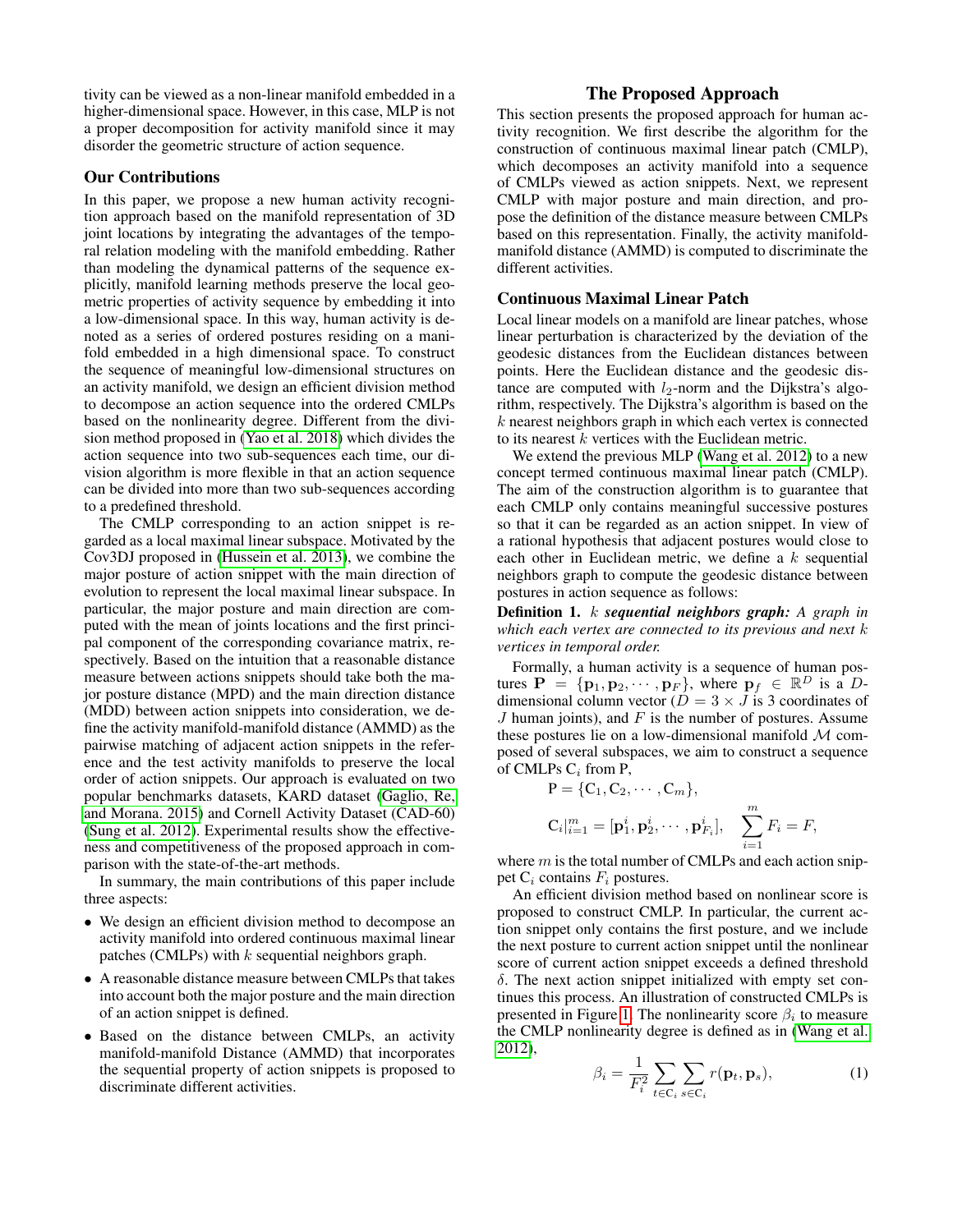<span id="page-2-0"></span>

Figure 1: The illustration of continuous maximal linear patch (CMLP) construction. The division algorithm based on nonlinear score divides a sequence of postures into several CMLPs. The CMLPs in dotted local patches indicate action snippets.

<span id="page-2-1"></span>Algorithm 1 Construction of Continuous Maximal Linear Patch (CMLP).

|     | $1:$ Input:                                                                            |
|-----|----------------------------------------------------------------------------------------|
|     | A activity sequence $\mathbf{P} = {\mathbf{p}_1, \mathbf{p}_2, \cdots, \mathbf{p}_F};$ |
|     | The nonlinearity degree threshold $\delta$ ;                                           |
|     | The number of sequential neighbors $k$ .                                               |
|     | $2:$ Output:                                                                           |
|     | Local linear model sequences $C_i _{i=1}^m$ .                                          |
|     | 3: Initialization:                                                                     |
|     | $C = \emptyset$ , $i = 1$ , $C_i = \emptyset$ , $\beta^{(i)} = 0$ , $f = 1$ ;          |
|     | Euclidean distance matrix $D_E = \emptyset$ ;                                          |
|     | Geodesic distance matrix $D_G = \varnothing$ ;                                         |
|     | Distance ratio matrix $R = \emptyset$ ;                                                |
|     | 4: while $P \neq \emptyset$ do                                                         |
| 5:  | Update $C_i = C_i \cup \mathbf{p}_f$ , $\mathbf{P} = \mathbf{P} - {\mathbf{p}_f};$     |
|     | 6: Expand $D_E$ , $D_G$ , R to include $\mathbf{p}_f$ ;                                |
|     | 7: Compute the nonlinearity score $\beta^{(i)}$ with Eq. (1);                          |
| 8:  | if $\beta^{(i)} > \delta$ then                                                         |
|     | Update $C = C \cup C_i$ , $i = i + 1$ ;<br>9:                                          |
| 10: | Reset $C^{(i)} = \emptyset$ , $\beta^{(i)} = 0$ ,                                      |
| 11: | $D_E = \emptyset$ , $D_G = \emptyset$ , $R = \emptyset$ ;                              |
|     | $12:$ end if                                                                           |
| 13: | Update $f = f + 1$ ;                                                                   |
|     | 14: end while                                                                          |
|     | 15: if $C_i \neq \emptyset$ then                                                       |
|     | 16: Update $C = C \cup C_i$ ;                                                          |
|     | $17:$ end if                                                                           |
|     | 18: $return C;$                                                                        |

where  $r(\mathbf{p}_t, \mathbf{p}_s) = d_G(\mathbf{p}_t, \mathbf{p}_s)/d_E(\mathbf{p}_t, \mathbf{p}_s)$  is the ratio of the geodesic distance  $d_G$  and the Euclidean distance  $d_E$  computed by  $k$  sequential neighbors graph. We average the ratios between each pair of postures  $\mathbf{p}_t$  and  $\mathbf{p}_s$  in  $C_i$  to obtain a robust measurement of nonlinearity degree, and the computation of  $\beta_i$  can be efficiently carried out.

The improved CMLP not only inherits the ability of MLP to span a maximal linear patch, but also holds the intrinsic structure of successive postures which imply the evolution of corresponding human action snippet. A nonlinearity degree

threshold  $\delta$  is utilized to control the trade-off between the accuracy of representation and the range of a CMLP. Specifically, a smaller  $\delta$  leads to a better accurate representation but a shorter range, and vice versa. Obviously, to make the algorithm applicable,  $\delta$  is supposed to be specified to a value larger than 1 to construct meaningful CMLP sequence. The algorithm of construction of CMLP is summarized in Algo-rithm [1.](#page-2-1) The index  $f$  and  $i$  indicate the current posture and the current CMLP, respectively. After the initialization of the distance matrix and the distance ratio matrix, we include current posture  $p_f$  into current CMLP and compute the nonlinear score of current CMLP. If the nonlinear score is greater than threshold  $\delta$ , we obtain the first CMLP and reset distance matrix and distance ratio matrix to the initial values. Otherwise, the index of the current posture is assigned to the next posture. These procedures continue until the entire sequence is divided into several CMLPs.

# Distance Measure between CMLPs

An activity manifold is decomposed into ordered CMLPs, and each CMLP can be regarded as a linear patch spanned by the continuous postures. We represent a linear patch with its center and the first principal component of the covariance matrix, which specify the major posture and main direction of the evolution of an action snippet, respectively.

For a CMLP  $C_i$  denoted by a sequence of postures  $\left[\mathbf{p}_1^i, \mathbf{p}_2^i, \cdots, \mathbf{p}_{F_i}^i\right]$ , the major posture is averaged on all postures in this CMLP,

$$
\mathbf{u}_i = \frac{1}{F_i} \sum_{f=1}^{F_i} \mathbf{p}_f^i,\tag{2}
$$

where  $\mathbf{p}_f^i$  is the f-th posture of the CMLP  $C_i$ . The sample covariance matrix can be obtained with the formula,

$$
\Sigma_i = \frac{1}{F_i} \sum_{f=1}^{F_i} (\mathbf{p}_f^i - \mathbf{u}_i)(\mathbf{p}_f^i - \mathbf{u}_i)^\top.
$$
 (3)

By performing eigen-decomposition on the symmetric matrix  $\Sigma_i$ , the covariance matrix can be factorized as

$$
\mathbf{Q}^{-1}\mathbf{\Lambda}\mathbf{Q} = \mathbf{\Sigma}_i,\tag{4}
$$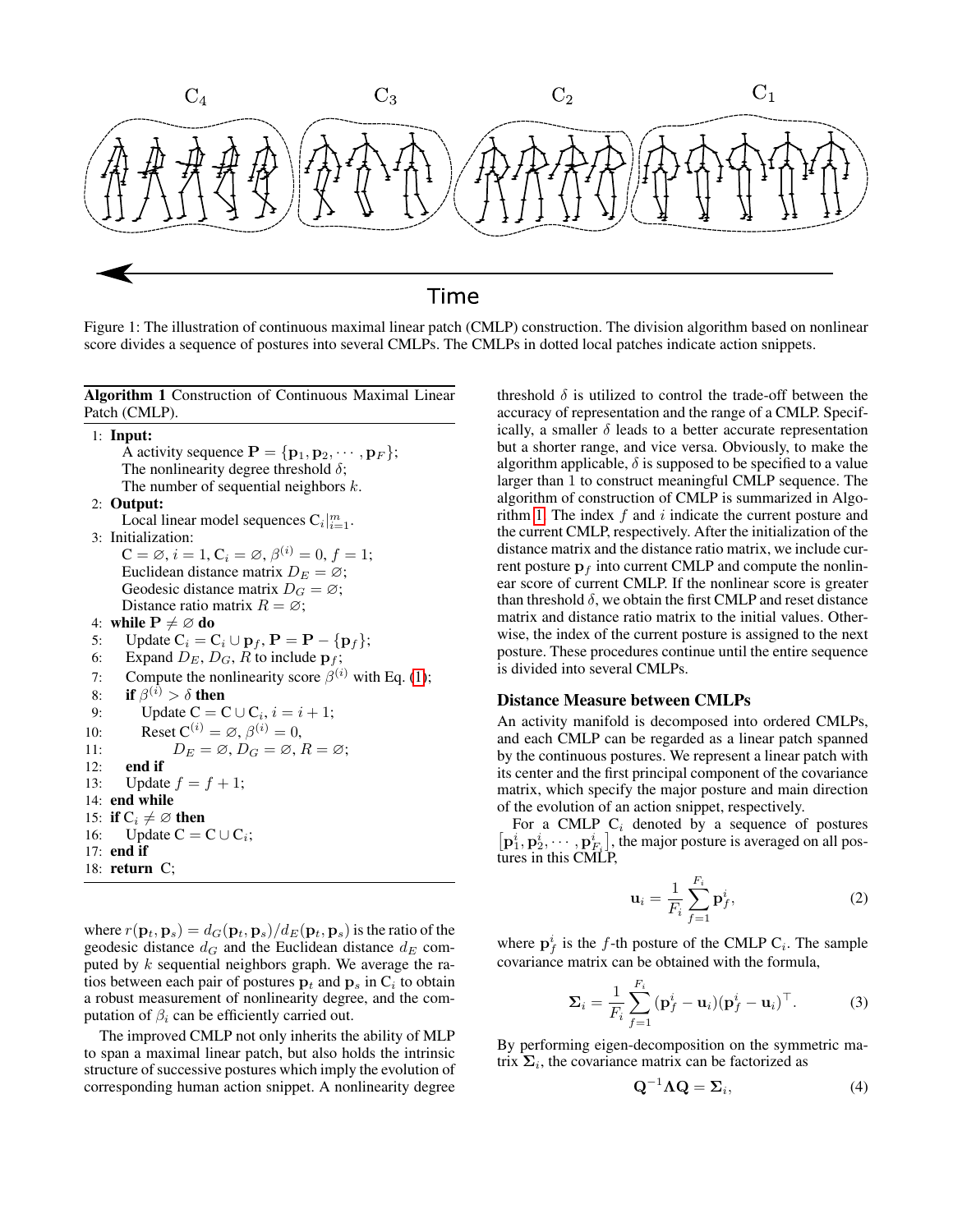where the diagonal matrix  $\Lambda$  contains the real eigenvalues of  $\Sigma_i$  on its diagonal elements, and Q is the orthogonal matrix whose columns are the eigenvectors of  $\Sigma_i$  and corresponds to the eigenvalues in  $\Lambda$ . The eigenvector that is associated with the largest eigenvalue of  $\Sigma_i$  is denoted by  $v_i$ .

For distance measure between two subspaces, the commonly used method is principal angles (Björck and Golub. [1973\)](#page-6-1), which is defined as the minimal angles between any two vectors of the subspaces. In particular, let  $S_1$  and  $S_2$  be subspaces of  $\mathbb{R}^D$  with dimensions  $d_1$  and  $d_2$  respectively, and  $d = \min(d_1, d_2)$ . The j-th principal angle  $0 \le \theta_j \le$  $\pi/2$   $(j \in \{1, \dots, d\})$  between  $S_1$  and  $S_2$  are defined recursively as follows,

$$
\cos(\theta_j) = \max_{\mathbf{x}_j \in S_1} \max_{\mathbf{y}_j \in S_2} \mathbf{x}_j^{\top} \mathbf{y}_j,
$$
  
s.t.  $\|\mathbf{x}_j\| = \|\mathbf{y}_j\| = 1, \mathbf{x}_j^{\top} \mathbf{x}_i = \mathbf{y}_j^{\top} \mathbf{y}_i = 0,$  (5)  
where  $i = 1, \dots, j - 1$ .

The vector pairs  $(\mathbf{x}_j, \mathbf{y}_j)$  are called the j-th principal vectors. Denote the orthonormal bases of  $S_1$  and  $S_2$  with  $S_1$ and  $S_2$ , respectively, the principal angles can be computed straightforward based on the singular value decomposition of  $S_1^{\top}S_2$ . Concretely, the cosine of the j-th principle angle is the *j*-th singular value of  $S_1^T S_2$ .

Various subspace distance definitions have been proposed based on principal angles. For example, max correlation and min correlation are defined using the smallest and largest principal angles, respectively, while [\(Edelman, Arias, and](#page-7-22) [Smith 1999\)](#page-7-22) employed all principal angles in their subspace distance. However, these definitions fail to reflect the difference of subspace positions since principal angles only characterize the difference in direction variation. To derive a better distance measure between CMLPs, we take both the subspace position and direction variation into consideration to measure the main posture distance (MPD) and main direction distance (MDD) between the corresponding action snippets, respectively. The MPD between two CMLPs  $C_i$  and  $C_j$ is related to the cosine similarity of  $\mathbf{u}_i$  and  $\mathbf{u}_j$ ,

$$
d_P(C_i, C_j) = (1 - \cos^2 \alpha)^{1/2} = \sin \alpha,
$$
  

$$
\cos \alpha = \frac{\mathbf{u}_i^{\top} \mathbf{u}_j}{(||\mathbf{u}_i|| \cdot ||\mathbf{u}_j||)}.
$$
 (6)

In contrast to previous work that assigns weights to each eigenvector, in our case, the MDD is simply defined as the sine distance between first eigenvectors  $v_i$  and  $v_j$  of two CMLPs  $C_i$  and  $C_j$ ,

$$
d_D(C_i, C_j) = (1 - \cos^2 \beta)^{1/2} = \sin \beta,
$$
  
\n
$$
\cos \beta = \frac{\mathbf{v}_i^{\top} \mathbf{v}_j}{(||\mathbf{v}_i|| \cdot ||\mathbf{v}_j||)}.
$$
\n(7)

The employment of sine distance on both MPD and MDD leads to our distance definition between CMLPs,

$$
d_c(C_i, C_j) = \left( d_P^2(C_i, C_j) + d_D^2(C_i, C_j) \right)^{1/2}
$$
  
=  $(\sin^2 \alpha + \sin^2 \beta)^{1/2}$  (8)  
=  $(2 - \cos^2 \alpha - \cos^2 \beta)^{1/2}$ .

This distance is then used as the basis for the following distance measure between action manifolds.

#### Activity Manifold-Manifold Distance

Given the reference and test activity manifold denoted as  $\mathcal{R} = \{C_{r1}, C_{r2}, \cdots, C_{rm}\}\$  and  $\mathcal{T} = \{C_{t1}, C_{t2}, \cdots, C_{tn}\}\$ , respectively, where  $C_{ri}$  and  $C_{tj}$  are CMLPs, we aim to measure Activity Manifold-Manifold Distance (AMMD) based on the distance between CMLPs. An intuitive definition of the manifold to manifold distance is proposed in [\(Wang et](#page-7-18) [al. 2012\)](#page-7-18),

$$
d(\mathcal{R}, \mathcal{T}) = \sum_{i=1}^{m} \sum_{j=1}^{n} w_{ij} d_c(C_{ri}, C_{tj}),
$$
  
s.t. 
$$
\sum_{i=1}^{m} \sum_{j=1}^{n} w_{ij} = 1, w_{ij} \ge 0.
$$
 (9)

This definition integrates all pairwise subspace to subspace distance and is a many-to-many matching problem. The difficulty is how to determine the weight  $w_{ij}$  between subspaces  $C_{ri}$  and  $C_{tj}$ . Although earth mover's distance (1-st Wasserstein distance) [\(Rubner, Tomasi, and Guibas 2000\)](#page-7-23) can be employed compute  $w_{ij}$ , its computational complexity is too high. In practice, all weights are set as an equal constant value  $\frac{1}{m+n}$ .

In the scenario of face recognition with image set (FRIS) [\(Wang et al. 2012\)](#page-7-18), the authors believed that the closet subspace pair deserves the most emphasis and defined the manifold to manifold distance as the distance of closest subspace pair from these two manifolds as follows,

$$
d(\mathcal{R}, \mathcal{T}) = \min_{\mathbf{C}_{ri} \in \mathcal{R}} d(\mathbf{C}_{ri}, \mathcal{T})
$$
  
= 
$$
\min_{\mathbf{C}_{ri} \in \mathcal{R}} \min_{\mathbf{C}_{tj} \in \mathcal{T}} d_c(\mathbf{C}_{ri}, \mathbf{C}_{tj}).
$$
 (10)

It is easy to find out that the weight of the closet pair is set to 1 and all the other weights are set to 0 in this case. The best-suited subspaces distance is one of the most appropriate manifold-manifold distances for FRIS problem. However, it cannot be applied to our activity recognition problem since this distance ignores the temporal relationship between actions snippets. To preserve the local order of action snippets in distance definition, we propose to match the pairwise adjacent two CMLPs from the test manifold to the reference manifold and obtain the following distance,

$$
d(\mathcal{R}, \mathcal{T})
$$
  
= 
$$
\sum_{j=1}^{m-1} \min_{i \in [1,n)} \left[ d_c(C_{ri}, C_{tj}) + d_c(C_{r,i+1}, C_{t,j+1}) \right].
$$
 (11)

As illustrated in Figure [2,](#page-4-0) for each CMLP pair extracted in test manifold  $T$ , we find the most similar pair from reference action manifold  $R$ , and the sum of all pairwise distances amounts to the AMMD. Afterward, the unknown activity is assigned to the class that has the closest AMMD over all reference action classes,

$$
\text{label} \quad l = \arg\min_{c} \{ d(\mathcal{R}_c, \mathcal{T}) \}, \tag{12}
$$

where  $d(R_c, \mathcal{T})$  is the distance between the c-th class reference action manifold and the test action manifold.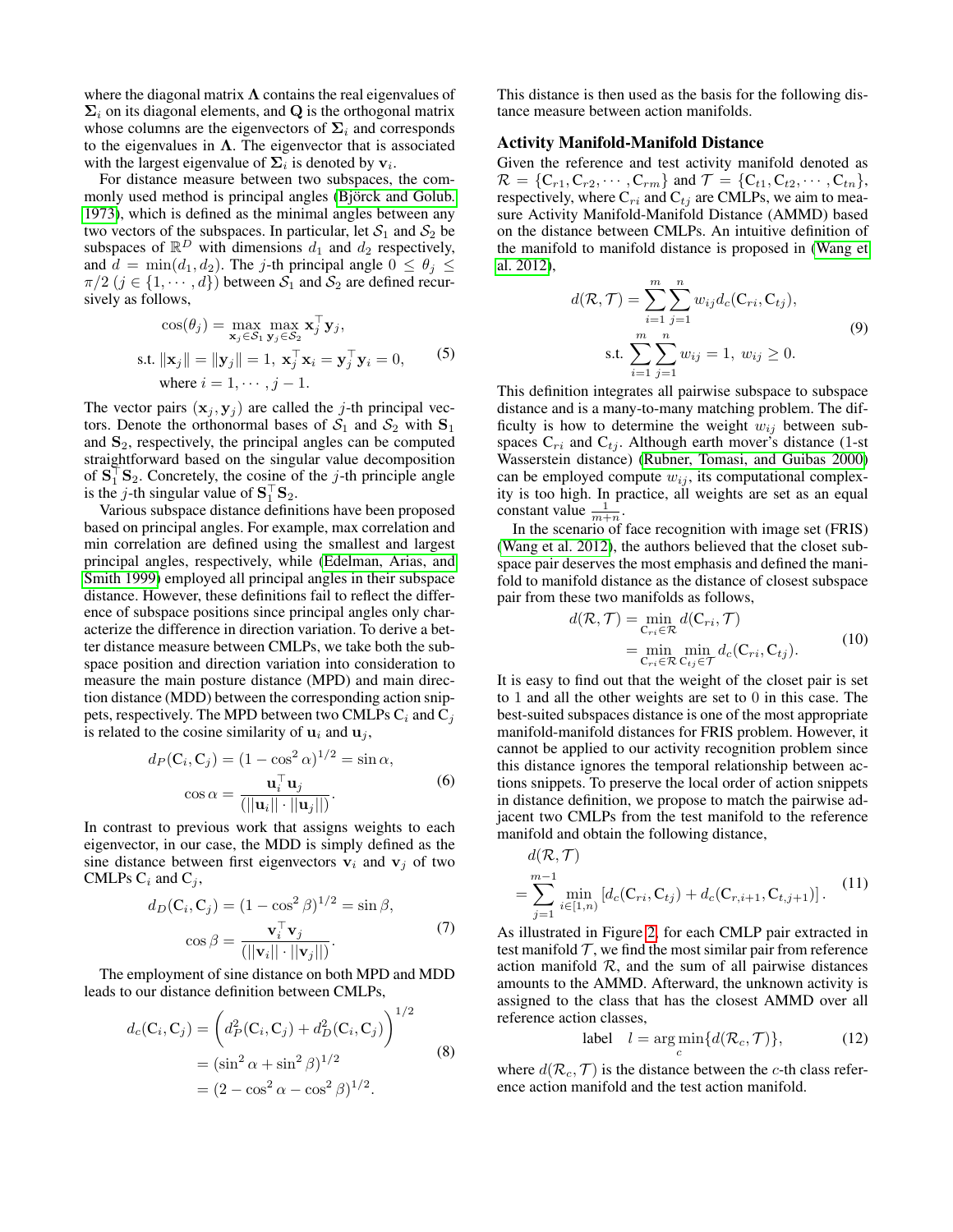<span id="page-4-0"></span>

Figure 2: Illustration of the proposed pairwise distance between Continuous Maximal Linear Patches (CMLPs).  $\mathcal R$  and  $\mathcal T$  denote the reference and test action manifold, respectively.  $C_{ri}$  and  $C_{tj}$  are the *i*-th and *j*-th CMLP in the reference and the test action manifold. To preserve the local order of action snippets, we match each pair of adjacent two CMLPs between the reference action manifold and the test action manifold. The distance measure is indicated by the double-sided arrow in different colors.

<span id="page-4-1"></span>Table 1: Subset segmentation of KARD dataset. The ten Actions are indicated in bold font.

| Subset 1            | Subset 2      | Subset 3            |  |  |
|---------------------|---------------|---------------------|--|--|
| Horizontal arm wave | High arm wave | Draw tick           |  |  |
| Two-hand wave       | Side kick     | Drink               |  |  |
| <b>Bend</b>         | Catch cap     | Sit down            |  |  |
| <b>Phone call</b>   | Draw tick     | <b>Phone call</b>   |  |  |
| <b>Stand up</b>     | Hand clap     | Take umbrella       |  |  |
| Forward kick        | Forward kick  | <b>Toss paper</b>   |  |  |
| Draw X              | Bend          | High throw          |  |  |
| <b>Walk</b>         | Sit down      | Horizontal arm wave |  |  |

## Experiments

We study the performance of our approach on two popular benchmarks, KARD dataset [\(Gaglio, Re, and Morana. 2015\)](#page-7-20) and Cornell Activity Dataset (CAD-60) [\(Sung et al. 2012\)](#page-7-21). Both of them records 15 joint locations for the participated subjects. In all experiments, the hyperparameters, the number of linked sequential neighbor and the nonlinearity degree threshold, are selected with cross-validation.

# KARD Dataset

The KARD dataset contains 18 activities collected by Gaglio et al. [\(Gaglio, Re, and Morana. 2015\)](#page-7-20). These activities include ten gestures and eight actions, and are grouped into three subsets as listed in Table [1.](#page-4-1) The obtained sequences are collected on 10 different subjects that perform each activity 3 times, thus, there are 540 skeleton sequences in this dataset. According to the previous work [\(Gaglio, Re, and](#page-7-20) [Morana. 2015\)](#page-7-20), KARD dataset is split under three different setups and two modalities in the experiment. Specifically, the three experiments setups A, B, and C utilize one-third, two-thirds, and half of the samples for training, respectively, and the rest for testing. The activities constituting the dataset

<span id="page-4-2"></span>

Figure 3: Confusion matrix on the KARD dataset under the "new-person" setting.

are split into the five groups: Gestures, Actions, Activity Set 1, 2, and 3 (three subsets). From subset 1 to 3, the activities become increasingly difficult to recognize due to the increase of similarity between activities. Note that Actions are more complex than Gestures.

All results on this dataset are obtained with the parameter setting:  $k = 5$ ,  $\delta = 1.04$ . In consideration of the randomness existing in the dataset splitting procedure, we run each experimental setup 10 times and present the mean performance in Table [2.](#page-5-0) The proposed approach outperforms all other methods on four out of five subsets under all experimental setups but narrowly lost to the method in [\(Cippitelli](#page-7-24) [et al. 2016\)](#page-7-24) on the Actions subset. The reason is that the CMLP representation is a linear descriptor, which might fail to capture some nonlinear features of complex activities and is unable to discriminate the subtle difference between the similar activities as a result.

In addition, we perform the experiment in the "new-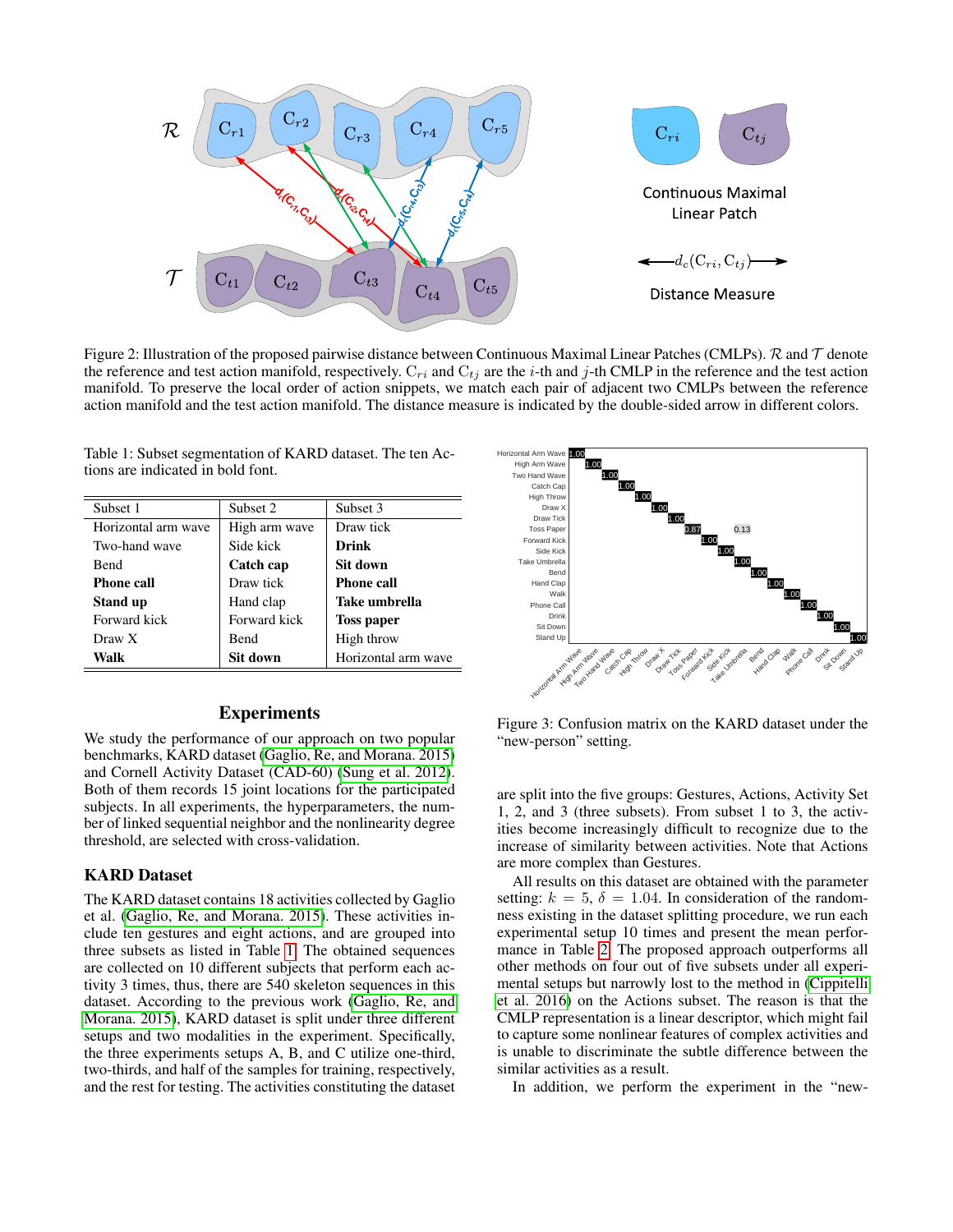Table 2: Accuracies on the KARD dataset under three different experimental setups of five different splittings.

<span id="page-5-0"></span>

| <b>Methods</b>                 | Subset 1 |      | Subset 2 |      | Subset 3 |      |      | Gestures |          |      | Actions |      |      |      |       |
|--------------------------------|----------|------|----------|------|----------|------|------|----------|----------|------|---------|------|------|------|-------|
|                                |          |      |          |      |          |      |      |          | $\Gamma$ |      |         |      |      |      |       |
| (Gaglio, Re, and Morana, 2015) | 95.1     | 99.1 | 93.0     | 89.9 | 94.9     | 90.1 | 84.2 | 89.5     | 81.7     | 86.5 | 93.0    | 86.7 | 92.5 | 95.0 | 90.1  |
| (Cippitelli et al. 2016)       | 98.0     | 99.0 | 97.7     | 99.8 | 100      | 99.6 | 91.6 | 95.8     | 93.3     | 89.9 | 95.9    | 93.7 | 99.0 | 99.9 | 99. . |
| The Proposed Approach          | 100      | 100  | 100      | 99.9 | 100      | 99.8 | 97.6 | 98.0     | 96.8     | 99.6 | 99.8    | 99.9 | 97.6 | 98.1 | 96.9  |

<span id="page-5-1"></span>Table 3: Accuracies on the KARD dataset under the "newperson" setting.

| Methods                        | Accuracy $%$ |
|--------------------------------|--------------|
| (Gaglio, Re, and Morana. 2015) | 84.8         |
| (Cippitelli et al. 2016)       | 95.1         |
| The Proposed Approach          | 99.3         |

<span id="page-5-2"></span>Table 4: Accuracies on the CAD-60 dataset under the "crossperson" setting.

| Methods                            | Accuracy % |
|------------------------------------|------------|
| (Wang et al. 2014)                 | 74.7       |
| (Koppula, Gupta, and Saxena. 2013) | 80.8       |
| (Hu et al. 2015)                   | 84.1       |
| (Cippitelli et al. 2016)           | 93.9       |
| The Proposed Approach              | 99.6       |

person" scenario, i.e., a leave-one-subject-out setting. The experimental setting is in line with that in [\(Cippitelli et](#page-7-24) [al. 2016\)](#page-7-24). Table [3](#page-5-1) presents the results of the proposed approach compared with the state-of-the-arts. It can be observed that our approach achieves the best result with an accuracy of  $99.3\%$ , which exceeds the second best result by 4.2%. Figure [3](#page-4-2) illustrates the confusion matrix, which shows that the proposed approach classifies all activities correctly with only slight confusion between activities toss paper and take umbrella. The reason is that the representations with 3D joint locations are almost the same in these two activities, and the proposed approach is prone to confuse the activities based on the limited information obtained from the linear descriptor. This confusion directly degrades the performance of the experimental setup "Actions" in Table [2.](#page-5-0) We believe that it would be sensible to explore the addition of RGB or depth image information in our future work. In summary, this newly proposed approach achieved impressive performance on the above human activity recognition tasks in our current experimental setting.

# Cornell Activity Dataset

Cornell Activity Dataset 60 (CAD-60) [\(Sung et al. 2012\)](#page-7-21) is a human activity dataset comprising of twelve unique activities. Four different human subjects (one is left-handed and others are right-handed, two males and two females) are asked to perform three or four common activities in five different environments, including bathroom, bedroom, kitchen, living room and office. The experimental setting of leaveone-person-out cross-validation is adopted as in [\(Wang et](#page-7-4)

<span id="page-5-3"></span>

Figure 4: Confusion matrix on the CAD-60 dataset under the "cross-person" setting.

[al. 2014\)](#page-7-4) that the person in the training would not appear in the testing for each environment. To eliminate the influence from the left-handed subject, if the y-coordinate of the right hand is smaller than the left hand, we interchange the y-coordinate of left and right hands, ankles and shoulders, to transform skeleton positions of the left-handed persons to those of the right-handed ones.

Here, the number of sequential neighbors and nonlinearity degree threshold are set as  $k = 1$  and  $\delta = 1.2$ , respectively. The recognition performance is shown in Table [4](#page-5-2) by averaging the accuracies on all possible splits (totally 20). The proposed approach achieves an accuracy of 99.6%, which outperforms the results of the comparative methods. Figure [4](#page-5-3) shows the confusion matrix of the performance obtained by our proposed approach. It can be observed that the proposed approach classifies all the actions correctly except minor confusion on two cooking actions: stirring and chopping, which is probably caused by the inaccurate human skeletons information. In conclusion, the appealing recognition result demonstrates that our approach can effectively capture the evolution of human activities only based on human 3D joints locations.

# Parameter Analysis

There are two key parameters in our approach: the nonlinearity degree threshold  $\delta$  and the number of linked sequential neighbors  $k$ . The nonlinearity degree threshold determines the granularity of continuous linear maximal patches, while the number of linked sequential neighbors quantifies the topology preservation in the computation of geodesic dis-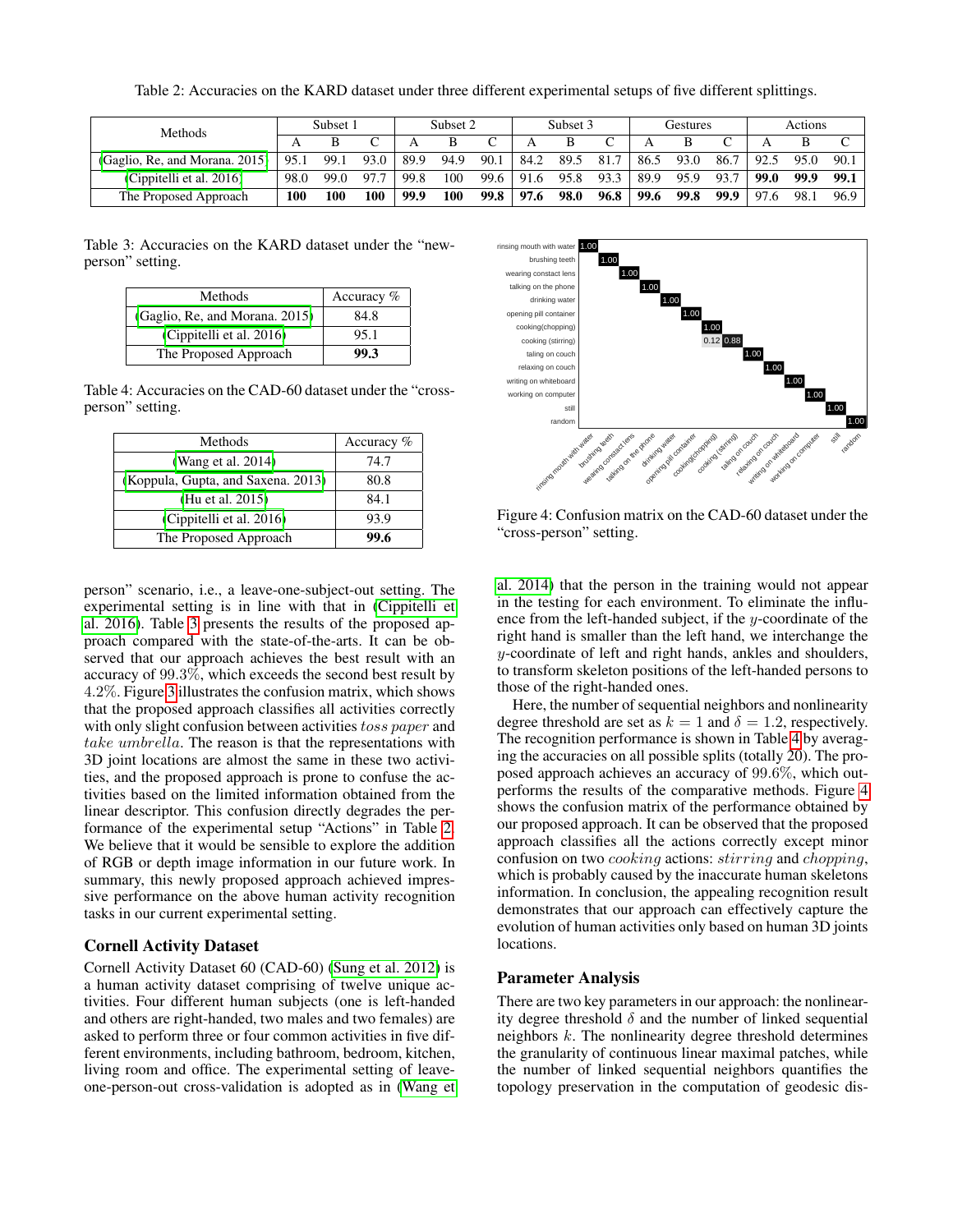<span id="page-6-2"></span>

Figure 5: The recognition accuracies of different distance measurements on the KARD dataset with respect to the threshold  $\delta$  under the "new person" setting.

tance. To evaluate the sensitivity of the proposed approach with respect to these two parameters, we conduct experiments with different parameter values under the leave-onesubject-out setting on the KARD dataset.

We first fix the number of neighbors  $k$  and adjust the nonlinearity degree threshold  $\delta$  from 1 to 2.1 with step size 0.01. Figure [5](#page-6-2) illustrates the corresponding experimental performance. The relatively small gap between the worst and the best results under each distance measurement validates that the proposed approach is quite robust with respect to the value of  $\delta$ . Generally speaking, lower  $\delta$  could lead to a better performance since a smaller CMLP yields more representative action snippet. Then, we adjust the number of neighbors  $k$  from 1 to 7 with step size 1 and fix the nonlinearity degree threshold  $\delta = 1.01, 1.04, 1.09, 1.14$ , respectively. The obtained result is illustrated in Figure [6,](#page-6-3) which shows that with the increase of  $k$ , the recognition accuracy gets increasingly higher when  $\delta$  is small. However, while  $\delta$  is large, the recognition accuracy shows a decline with the increase of k.

Overall, the best recognition accuracy is usually obtained with a small k matched with a large  $\theta$  or vice verse. In some sense, two parameters are not totally independent on determining the final performance of our approach, both parameters cooperate with each other to construct the most representative CMLPs.

#### Distance Measure Methods Comparison

The proposed distance measure includes two parts: main posture distance (MPD) and main direction distance (MDD) between action snippets. Intuitively, MDD is more discriminative than MPD since the evolution of the main direction is more important than the position of subspace in the activity recognition problem. However, the MPD is complementary to MDD to some extent. To demonstrate the strength of the proposed distance measure, we compare the different combination of distance measure between the CMLPs and sequence matching algorithm.

The results are shown in Figure [5,](#page-6-2) in which dynamic time

<span id="page-6-3"></span>

Figure 6: The recognition accuracy of the proposed approach on KARD dataset with respect to the number of sequential neighbors k under the "new-person" setting.

warping (DTW) is a template matching algorithm that calculates an optimal match between two given sequences under some certain restrictions. The curve of MPD is almost above the curve of MDD, which confirms our intuition that the major posture features more important than main tendency feature for recognition. As expected, MPD holds major posture representation and MDD keeps the ability to describe the evolution of action snippet. Thus the combination of these two distance measurements performs the best. In general, the combination MPD+MDD+AMMD obtains the best results in most cases.

### Conclusion

In this paper, we present a novel human activity recognition approach that utilizes a manifold representation of 3D joint locations. Considering that an activity is composed of several compact sub-sequences corresponding to meaningful action snippets, the 3D skeleton sequence is decomposed into ordered continuous maximal linear patches (CMLPs) on the activity manifold. The computation of activity manifoldmanifold distance (AMMD) preserves the local order of action snippets and is based on the pairwise distance between CMLPs, which takes into account the major posture and the main direction of action snippets. Experimental results show better performance of our approach in comparison with the state-of-the-art approaches. In practice, there often exists local temporal distortion and periodic patterns in the action sequence. By viewing action snippets as samples from a probability distribution, we attempt to introduce the Wasserstein metric to measure the distance between the action snippets for activity recognition in the future work.

# References

- <span id="page-6-1"></span>[Björck and Golub. 1973] Björck,  $\dot{A}$ ., and Golub., G. 1973. Numerical methods for computing angles between linear subspaces. *Mathematics of Computation*.
- <span id="page-6-0"></span>[Chaudhry et al. 2013] Chaudhry, R.; Ofli, F.; Kurillo, G.; Bajcsy, R.; and Vidal, R. 2013. Bio-inspired dynamic 3d